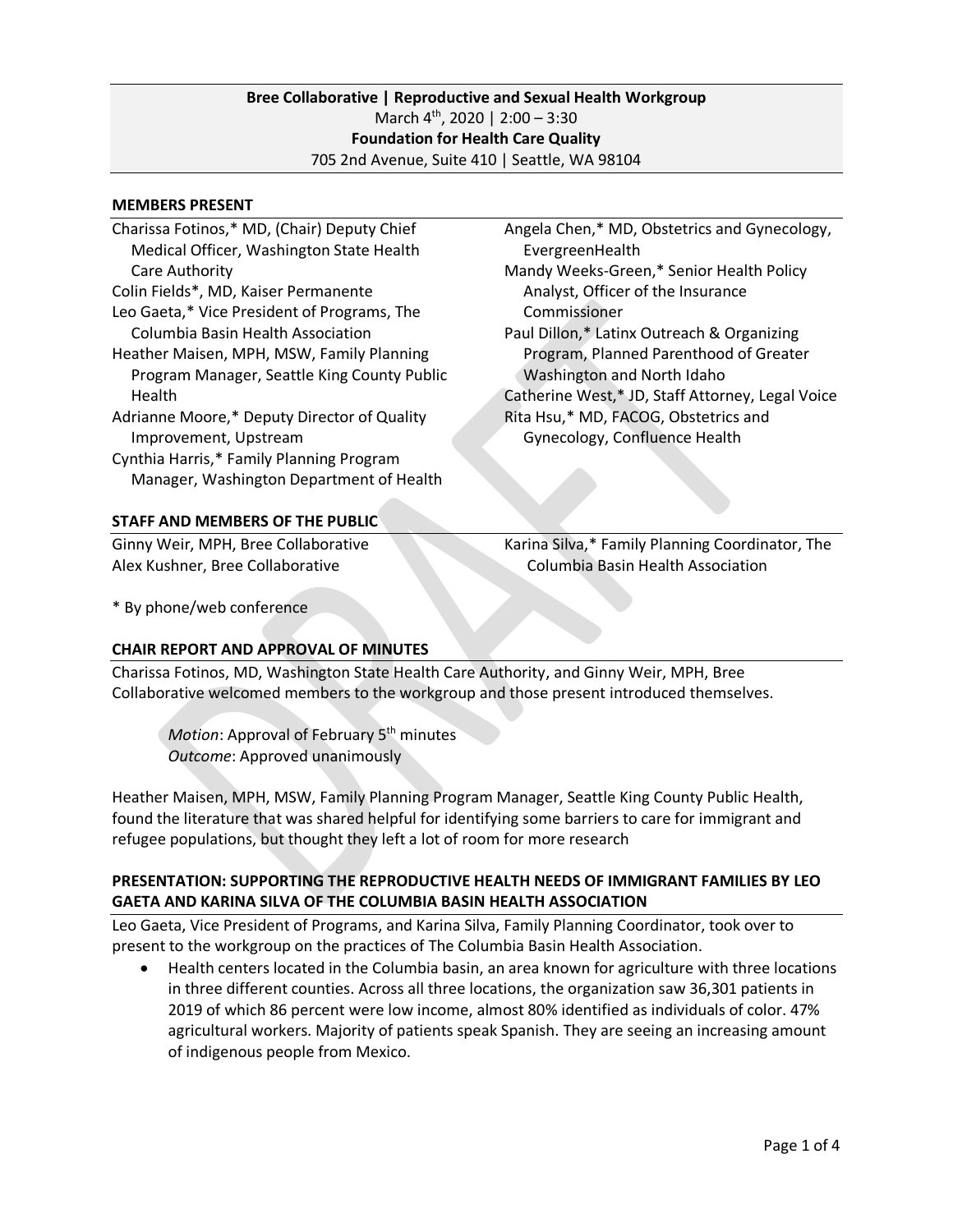- Model of care: patient centered reproductive health, medical care team, and support staff. Family care program has two components: clinical and outreach. Community outreach is a large component of their practice. They use EMR and client visit records (Ahlers) for documentation.
- Barriers: Patient knowledge and comfort level regarding contraception; cultural beliefs and myths; access and affordability; public charge (individuals are concerned about accessing services based on media around changes in policy—CBHA has to educate patients on the current laws to encourage them to get care); community; medical care team workflows; staff knowledge and comfort level regarding contraception counseling.
- Other group members added to the list of patient obstacles:
	- o Dr. Fotinos added provider knowledge gaps that go unaddressed or unrecognized.
	- $\circ$  Heather Maisen mentioned partner support of contraception as a large influence and potential obstacle. Providers need to support mothers in making their own decisions can even role play partner conversations with patients. Partners can often be coercive in decision making.
		- Mr. Gaeta has seen a shift in the level of support that partners are providing. He gave examples of women in heterosexual relationships mentioning that their partners would be open to vasectomies if they were covered. However, he has also seen plenty of examples of domestic abuse where one partner is not free to make their own decisions.
- Angela Chen, MD, Obstetrics and Gynecology, EvergreenHealth, brought up the problem of translation: patients come to her practice but do not speak English and rely on their partners to translate—this can lead to distortion or omission of information and precludes the partner who cannot speak English from giving full consent. The group agreed that this language barrier would be important to name.
	- $\circ$  Related to the above point, phone interpretation is not ideal. There are rarer languages and dialects in our population where it is hard to find an interpreter.
		- Dr. Fotinos suggested a hospital-wide policy to not use an interpreter. However, Dr. Chen responded that sometimes the patients themselves (along with their partners) do not trust interpreters; or the male in a heterosexual relationship will refuse to have an interpreter involved with his partner.
	- o Other issues with phone interpreters: they are often busy. Also, interpreters often have a higher education level than some patients and so may use a different vocabulary (especially medical vocabulary) that makes them unable to coherently communicate with the patient.
		- Ms. Maisen added that her hospital has been creating a sheet of commonly used terms regarding reproductive health in Spanish and English to help with translation. **She will share this resource when it is complete.**
		- It is important to have services for non-verbal and non-hearing individuals as well.
	- o Mr. Gaeta offered that CBHA have paraprofessionals who come from similar backgrounds to their patients to help with interpretation in the presence of a language barrier. However, for culturally sensitive issues, such as developmental disabilities, some families do not want an interpreter because the community is so small that the patient and interpreter might know eachother and the family feels shame about the issue.

#### **GENERAL DISCUSSION**

• Ms. Weir asked the group how to make best practice recommendations for language barriers.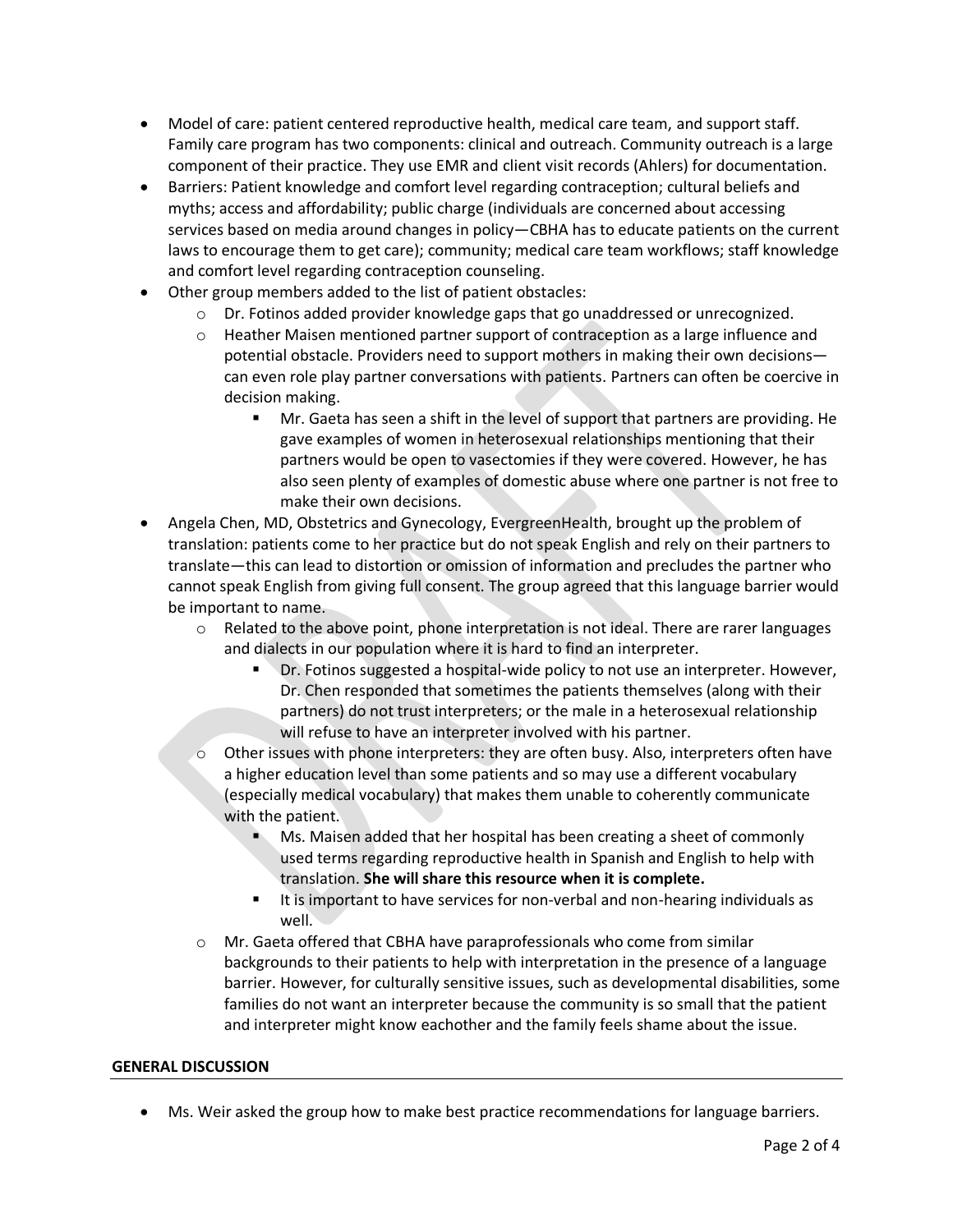- $\circ$  The recommendations should discuss interpreters and the limits of interpreters.
- o What to do about partners who object to interpreters? If a partner who objects to an interpreter is present during translation, patients who want birth control will sometimes leave without it.
	- Mr. Gaeta said that they often use WIC appointments for sensitive issues. However contraceptive counseling is not covered by insurance.
	- Low-resource individuals can also access pregnancy supportive services which can be less intimidating than medical counseling. However, it is only available to women who are pregnant.
- $\circ$  Group's recommendations should state explicitly that women (or the birth parent) are always the ones who should be making decisions about their health and must maintain autonomy during decision making.
	- Could facilitate this by instituting policies and staff guidance to only bring back the patient during a visit. Potential downside: the partner may refuse to let the family come at all if this is the policy.
- The group discussed how changes in public charge have affected immigrant and refugee populations seeking reproductive and sexual health care.
	- o More home visits—people are afraid to go into the doctor.
	- o Pregnant women are foregoing prenatal care and hospital delivery due to concerns about ICE and public charge.
	- $\circ$  Immigrants moving from other states with more aggressive deportation and internment policies are afraid to access resources including WIC and other care networks.
	- $\circ$  Current public charge rules say that seeking pregnancy services does not impact immigration status.
		- Another member responded that while it may be useful to find ways of disseminating this information, the facts may not matter when immigration policy and ICE actions are changing so rapidly. Immigrant populations have to maintain a level of distrust to stay safe.

# **Action Item: Paul Dillon to share FAQ sheet on Public Charge with the group. Heather Maisen to share toolkits relating to public charge.**

- Ms. Weir asked the group about the ACOG guidelines relating to immigrant detention. Group agreed that it is worth making recommendations for detention centers even if they do not have federal jurisdiction (there are some state holding facilities, as well).
	- o Mr. Gaeta suggested that we recommend detention centers follow integrated care protocols to meet patient needs holistically.
- Best practices for cancer screening: Washington state cervical cancer screening has a large Spanish speaking population. Colin Fields, MD, Kaiser Permanente said that Kaiser created a dashboard looking at cervical and breast cancer screening disparities across the state.

# **Action Item: Colin Fields to share dashboard resources with the group.**

- Dr. Hsu emphasized the importance of community outreach. Dr. Fotinos added it would be worth recommending that not all care has to be done by traditional medical providers.
	- $\circ$  Karina gave examples of successful community outreach events that CBHA has done. Events like Mother's Day dances can offer fun activities and screening while also addressing stigma. Having a family event can also help the mother prioritize her needs since her children will be being taken care of during the event.
- Ms. Weir asked about the four domains that the group discussed last time. Dr. Fotinos said that applying these domains to the various populations is a good start for the group, and new themes can be addressed as needed.